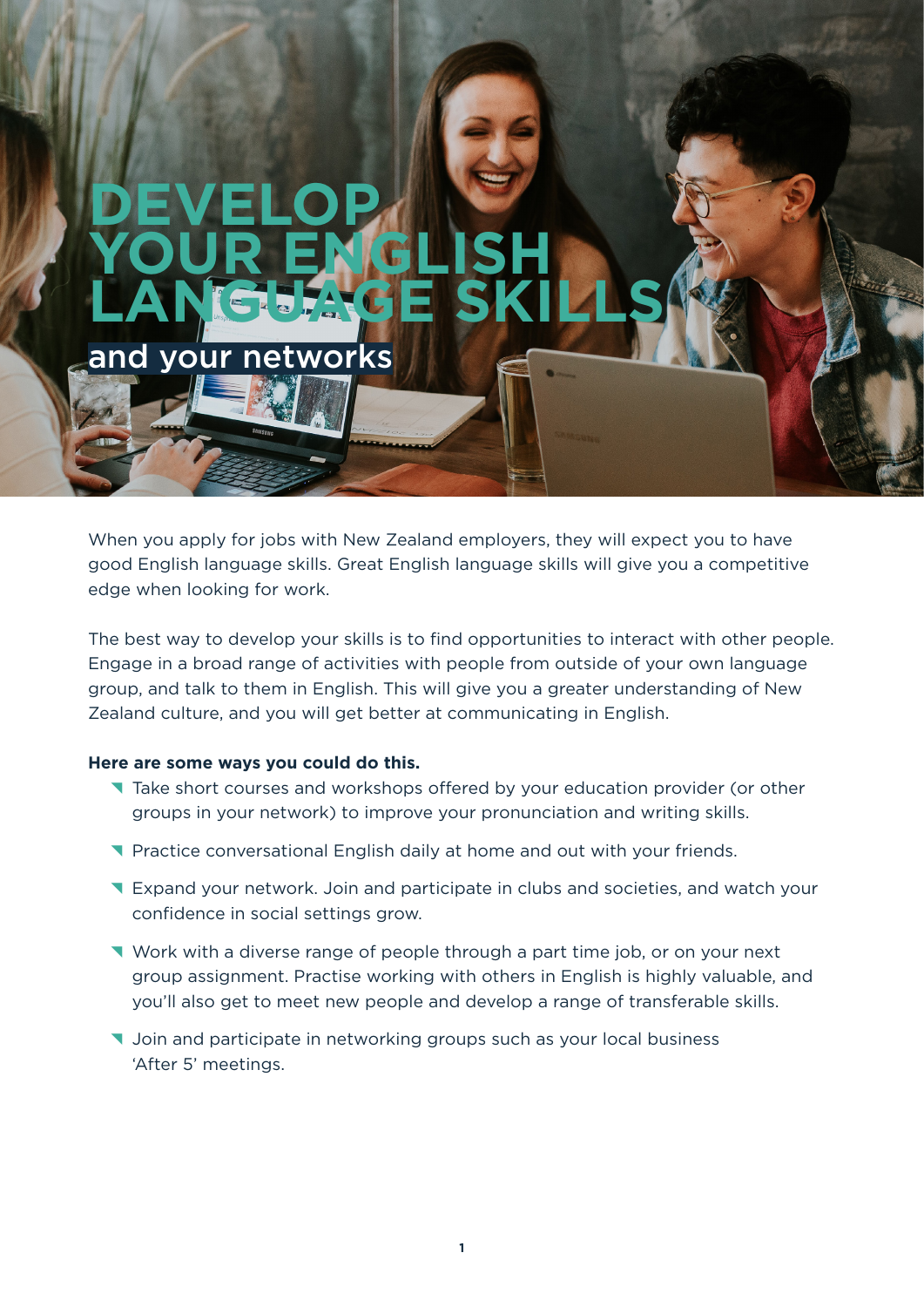

- $\sqrt{ }$  Manawatu www.ceda.nz
- $\sqrt{ }$  Taranaki www.venture.taranaki.info
- $\sigma$  Whanganui www.whanganuiandpartners.nz
- ^ If you want more formal training, consider joining a public speaking group such as Toastmasters.

There are also some other ways to practice your English listening, speaking and writing.

- **T** Immerse yourself in English media. Read the local English newspapers or news websites, listen to the radio, podcasts or audiobooks, watch films and TV.
- **T** Get to know some local slang. Familiarise yourself with cultural norms. Ask your English speaking contacts about words you don't understand when you hear them.
- ^ Observe as other students communicate with their lecturers/teachers. What do they do?

All these things will enable you to gain confidence and help you feel comfortable communicating with all types of people from different contexts. That confidence and skill will clearly show to prospective employers during job interviews!

# **Practise your listening with podcasts**

Podcasts are recordings of people speaking. You can use them to practise your English listening skills. If you choose podcasts with kiwis speaking, you can also get practice at listening to the New Zealand accent. You can listen to podcasts on your computer or on your mobile phone.

If you are using your phone, you will need to use an app that plays podcasts. iPhones have the Apple podcasts App. For android phones search the Play store for 'Podcast app' – common apps people use to listen to podcasts include Spotify, Audible, and many others.

Once you have got an App on your phone, try searching for 'New Zealand podcast' to see what you can find.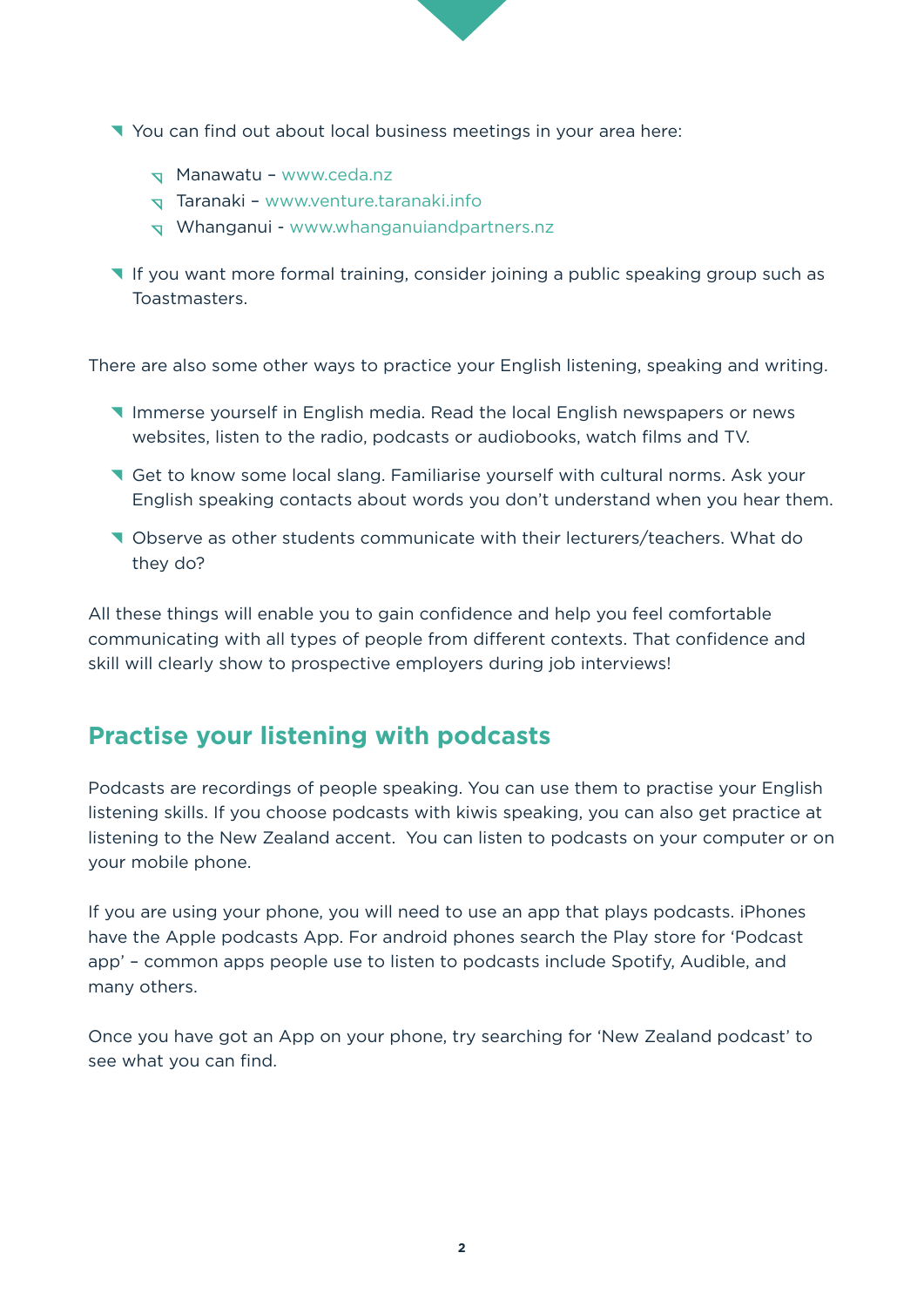

# **New Zealand podcast providers to try**

## **Radio New Zealand**

Radio New Zealand are a radio broadcaster funded by the New Zealand Government.

You can find a range of news and podcasts they provide by:

- **V** going to the podcast section of the RNZ website: www.rnz.co.nz/series
- **V** using the search function of your podcast App enter the letters RNZ

Radio New Zealand have also made a short video to help you learn how to listen to their podcasts: https://youtu.be/AFKmuTCNxeo

## **Podcasts New Zealand**

This website includes New Zealand produced podcasts on a range of different topics – from food to news to parenting: www.podcasts.nz

New Zealand Business Podcasts is a subpage on podcasts.co.nz that focusses on podcasts about business issues: www.nzbusinesspodcast.com